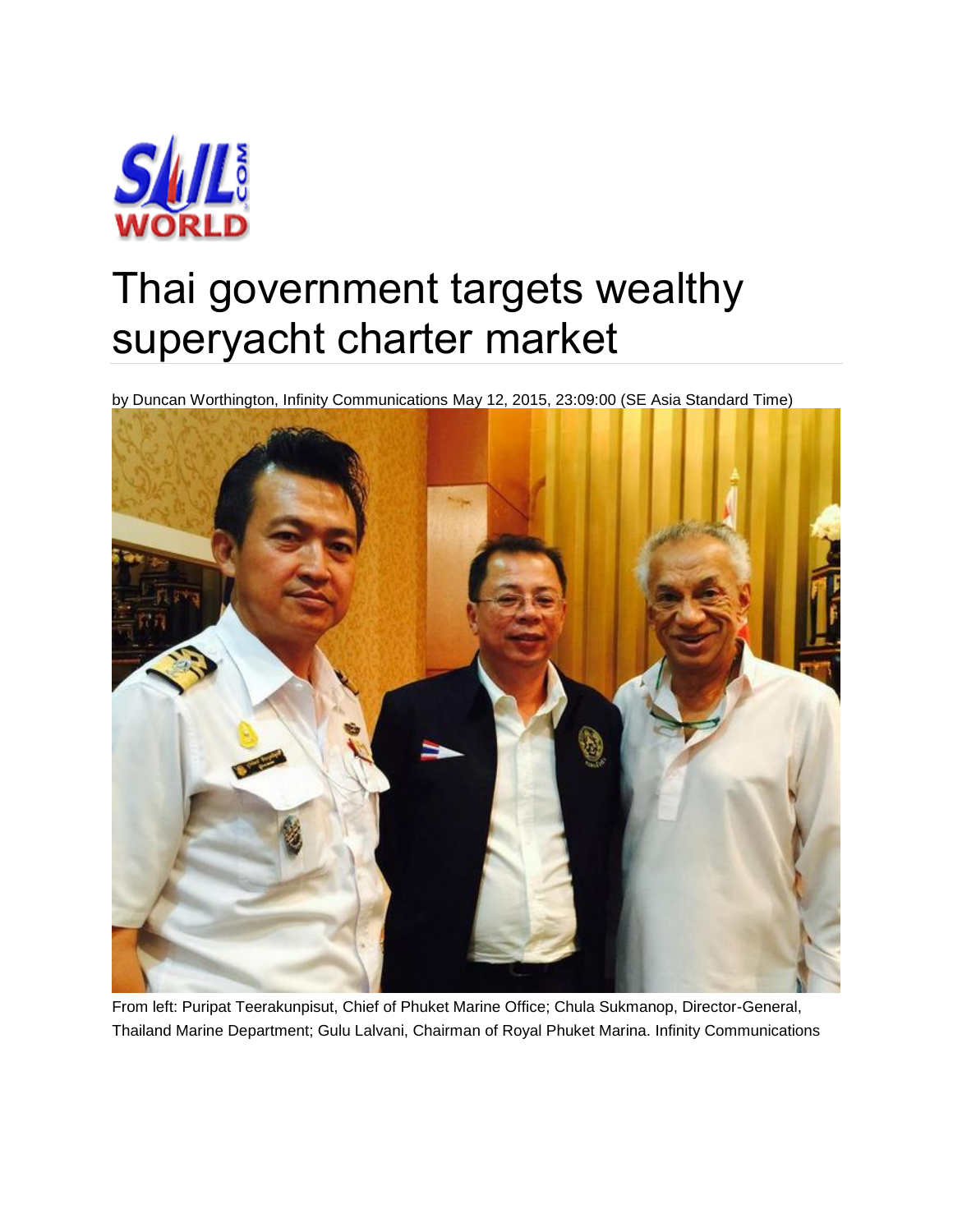**Thailand's marine industry is now on the national agenda, which lead to a public hearing yesterday at Phuket City Hall to discuss how to develop Phuket as the maritime hub in Asean. A large turnout from the Island's marine industry, local government departments and associated authorities together discussed a number of items and reached consensus on one: the need for a special charter license for superyachts.**

On the back of a meeting in Phuket between Mr. Gulu Lalvani, Chairman of Royal Phuket Marina, and Mrs. Kobkarn Wattanavrangkul, Minister of Tourism and Sports, in January earlier this year, suggestions were made to central government on how to make Thailand a leading marine hub in the region, and giving his support to this idea Thailand's Prime Minister Mr. Prayuth Chan-ocha has put marine tourism on the national agenda with Phuket set to become the testing ground.

"I met with Khun Kobkarn in January, and we discussed many ways in which to develop Thailand's marine industry. Among a series of ideas I proposed was to introduce a special charter licence for superyachts," said Mr. Lalvani.

"There are many superyacht owners who would bring their superyachts to Phuket if they could charter them while here, but currently the regulations deter them. I know many people who charter superyachts around the world for in excess of USD100,000 per week, and this revenue could come to Phuket if some changes are made. Introducing a charter license for superyachts who wish to charter in Thailand will fix the current problem and will significantly increase charter revenue for the country," added Mr. Lalvani.

With its stunning cruising grounds and some of the best marina facilities in the region, Thailand is the destination of choice for superyachts coming to Asia. On average 50 superyachts come to Phuket each year currently and with amendments to the current rules and regulations this number will likely increase dramatically as more superyachts are encouraged to visit Phuket and Thailand, delivering revenue direct to the local economy.

Yesterday's public meeting was the first step in making reforms. Led by Mr. Chula Sukmanop, Director-General, Thailand Marine Department together with Mr. Nisit Jansomwong, Governor of Phuket more than 150 members of the Island's marine industry and relevant authorities were present to hear Mr. Sukmanop explain the government's aim to position Phuket as the maritime hub in Asean, to improve the current legal framework for yachting in the country, and to develop a special charter license for superyachts.

"The superyacht charter license could be for one year. This would attract more superyachts to Phuket, and allowing them to charter while here will provide a lot of revenue to Phuket and Thailand. We hope to have this in place for the next High Season," commented Mr. Sukmanop.